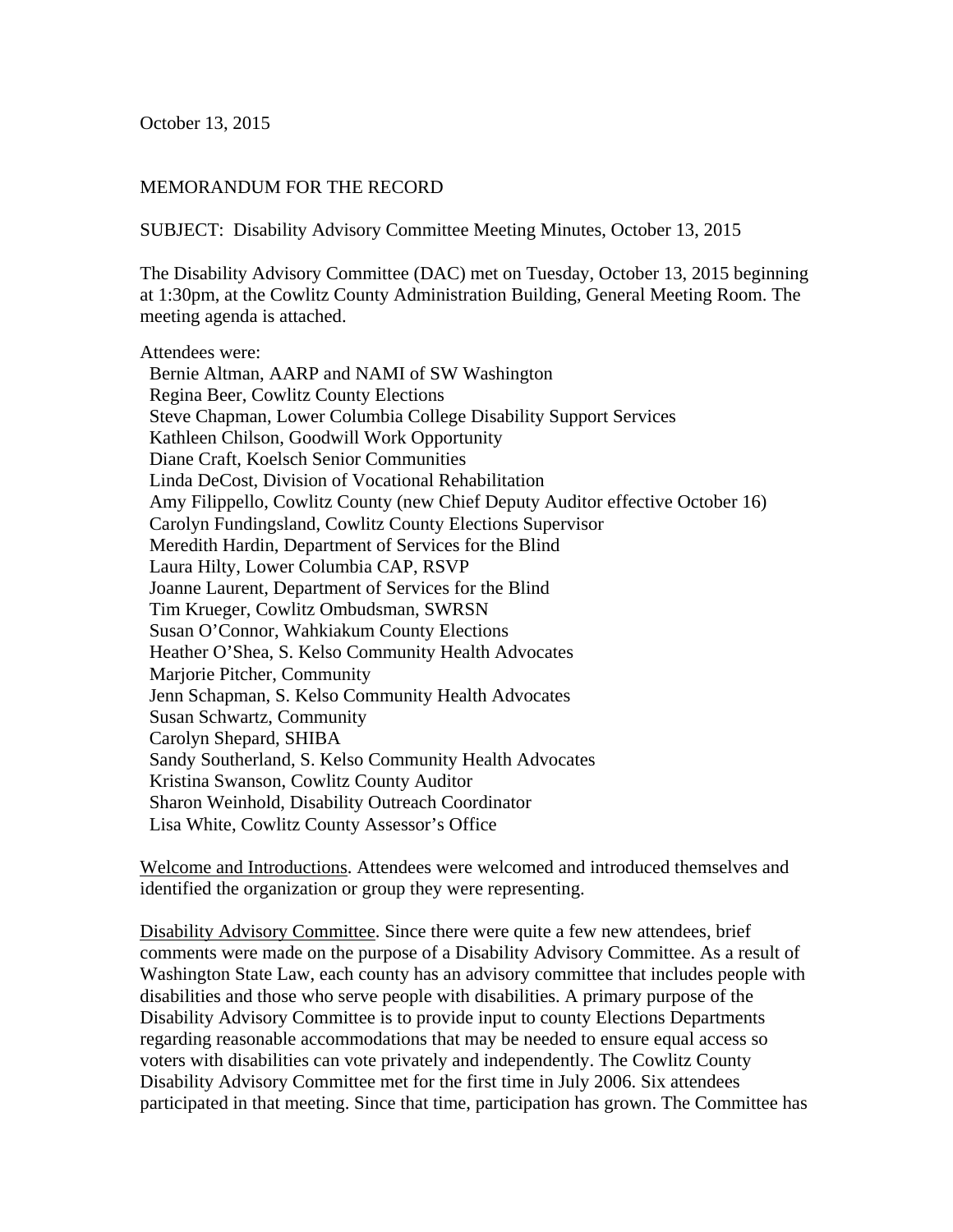provided valuable input to the Elections Department on the construct of the ballot drop boxes, the purchase of our accessible voting equipment, and topics for discussion at Disability Advisory Committee meetings. Today's topic was one suggested by the Committee members.

## Presentation/Discussion

The topic of the meeting was Independent Living, Assisted Living, and Memory Care. When is the right time to move? What are the barriers to voting and how are those barriers addressed.

The guest speaker, Diane Craft, Community Liaison for Koelsch Senior Communities, gave an excellent description of the three levels of living and the services offered for each. Although living at home for as long as possible is often the optimal solution, she gave numerous examples of when it may be time to move from the home and the benefits to be gained. She mentioned many of the resources and supports available in the community that can help a person live as fulfilling of a life as possible. Giving residents the opportunity to vote is important, and facility staffs work with residents and their families to make sure residents can vote if they choose and get the help they need to mark and return their ballot. She added that many people are returning to the Longview area after living elsewhere, and assuring they are registered to vote is important as well.

Diane said she works with organizations in the community that provide support for residents such as the Southwest Agency on Aging and Disabilities, Catholic Community Services, and many others. She provided information about a Veteran's Pension Program that gives financial support to eligible veterans and their surviving spouses to help them live a quality life. She offered to share many of the valuable tips and resources she has found over the years that give people added supports as they age.

**General Election 2015**. Regina Beer, Elections Deputy, gave information about the November 3, 2015 General Election. Voters' Pamphlets, which contain information about the candidates and measures on the ballot are in the mail. Also included in the Voters' Pamphlet is information about the location of the ballot drop boxes, availability of the accessible voting equipment, and the number to call for questions. Ballots will be mailed on October 16. If a ballot is not received by October 20, contact the Elections Department. The Sample Ballot and Voter's Pamphlets were available for attendees. Information also is available on the Elections Department's website at: **www.vote.wa.gov/cowlitz.** 

**MyVote**. Carolyn Fundingsland briefly described the features of MyVote, which gives a voter information about their voter registration, districts and elected officials, candidates and ballot measures, and voting history. MyVote also allows voters to change their address if they move to help get their ballot to them at their new location in a timely manner. Voters can access MyVote at: **www.sos.wa.gov/elections/myvote/.**

**2016 Elections Calendar.** Carolyn said 2016 is going to be a very busy election year. There is the potential of having five (5) elections, including two (2) Special Elections, a Presidential Primary on May 24, the Primary on August 2, and the Presidential Election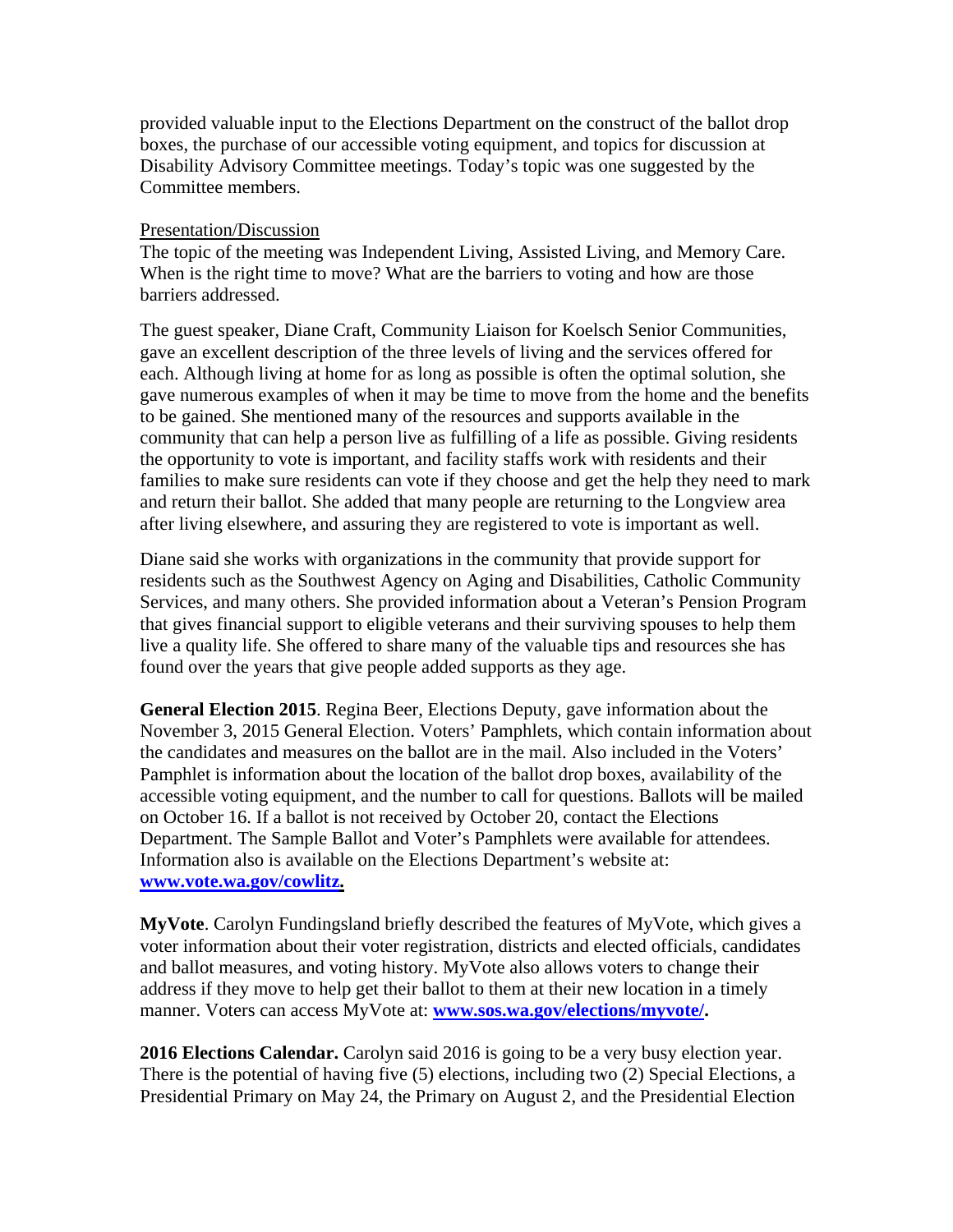on November 8. Candidate filing week is during the week of May 16-20. There were several questions about the Presidential Primary, and more detailed information will be provided in the future

## **Other Opportunities**.

Lisa White. Distributed information about the Senior Citizens and Disabled Persons Property Tax Exemption Program. The program is available to seniors at least 61 years old or a person with a disability (no age requirement). The income level will increase from \$35,000 to \$40,000 in 2016.

Bernie Altman. Mentioned the new, nice NAMI offices on 109 Allen Street.

Susan Schwartz. Democratic Presidential candidates debate tonight.

Tim Krueger. Effective July 1, Cowlitz County has combined with the Grays Harbor County RSN (and moved from Clark County). Tim now workds solely in Cowlitz County and is more available for serving Cowlitz County residents.

Meredith Hardin. The Department of Services for the Blind offers wonderful services for children, youth and older people who are blind or have low vision. There will be an Open House on Thursday, October 15, 3:30-6:30, at Fries Auditorium, WA State School for the Blind, in Vancouver, in celebration of Disability Employment Awareness Month & White Cane Safety Day. Demonstrations will be given of assistive technology equipment, mobility and cane usage, low vision aids and appliances, and simulators showing various eye conditions.

Joanne Laurent. Is an orientation & mobility specialist rehabilitation teacher for the Department of Services for the Blind, and discussed the many teaching programs for the blind, to include job training, navigation training, and skills training.

Kathleen Chilson. Mentioned the many employment training programs available at Goodwill. A new program is being added for retail.

Carolyn Shepard. Provided information about the Statewide Health Insurance Benefits Advisors (SHIBA) Program and the many services the volunteer advisors provide to seniors. Medicare Health Insurance open enrollment begins next week and runs through December 17. Free information sessions and counseling will be given about Medicare options and plan changes for 2016.

Laura Hilty. New RSVP Program Coordinator at Lower Columbia CAP. RSVP is seeking volunteers for the RSVP Program.

Jenn Schapman. Introduced the new South Kelso Community Health Advocates, their mission and purpose, and invited everyone to a showing of the movie Paper Tigers. Paper Tigers highlights an alternative high school that has radically changed its approach to disciplining its students, becoming a promising model for how to break the cycles of poverty, violence and disease that affect families.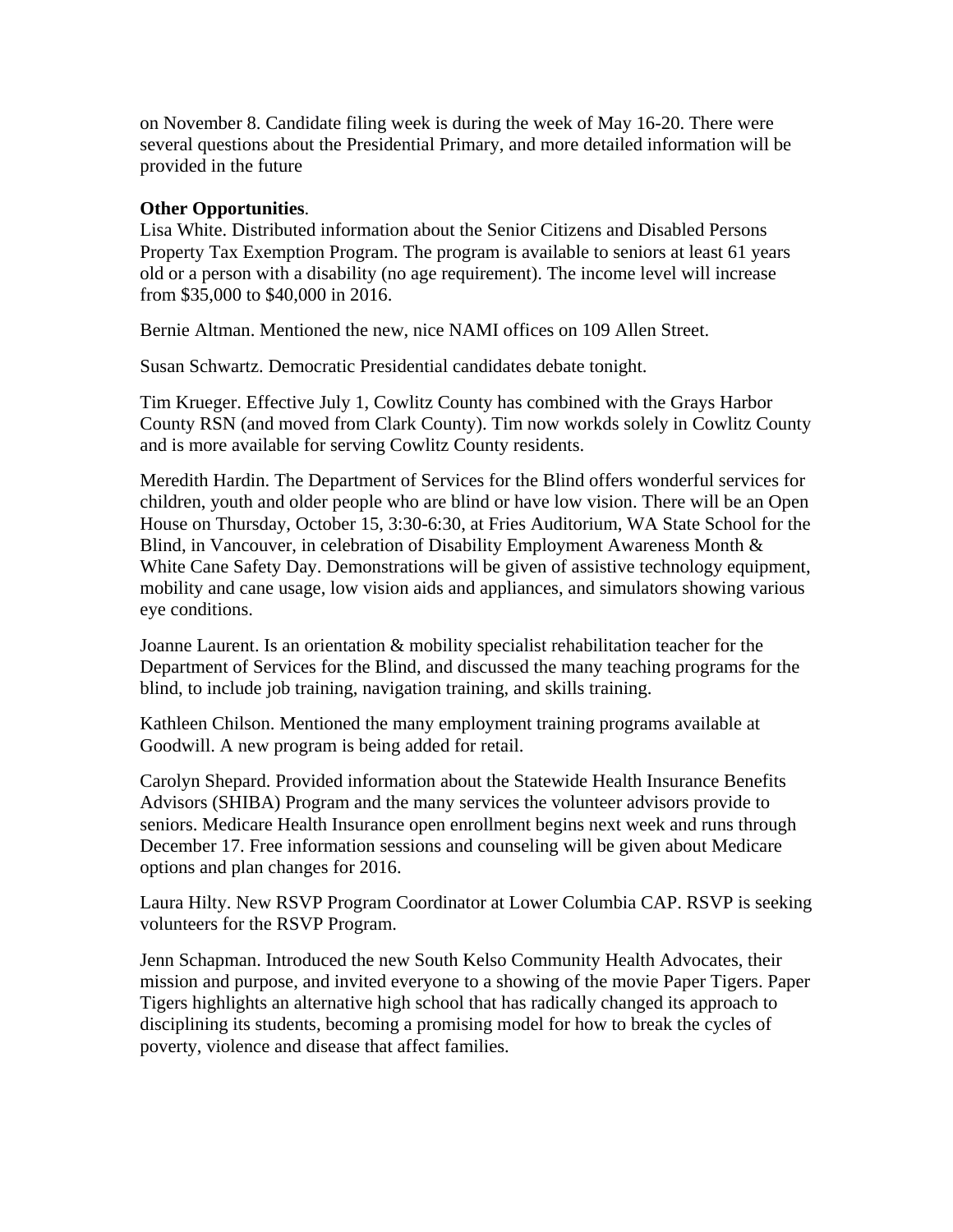Heather O'Shea. Described a recent event, a Hair Cut Day at Wallace School, sponsored by the South Kelso Community Health Advocates. The hair cut day preceded picture day later in the week. It was well attended and fun for all.

Sandy Southerland. Added, that also as part of Hair Cut Day, participants were given the opportunity to list the things they liked about their community, what they would like changed, and what the community could do to make the changes. Valuable information was gained to identify challenges and make positive changes in the community.

Steve Chapman. Gave feedback on the October 9, Disability Employment Awareness Month event at LCC. Amy Roloff, who is a star on Big House Little People talked about diversity and disabilities. Her presentation was well attended and received. Also, LCC is developing a program for individuals with intellectual and developmental disabilities in applied math/English, and upon completion will award a certificate.

Attendees were offered the opportunity to walk through the process a voter with disabilities (visual and mobility impairments) would go through to vote on the accessible voting equipment.

**Next Meeting**. The next meeting will be in 2016.

The meeting adjourned at 2:45pm.

Sharon Weinhold Cowlitz County Elections